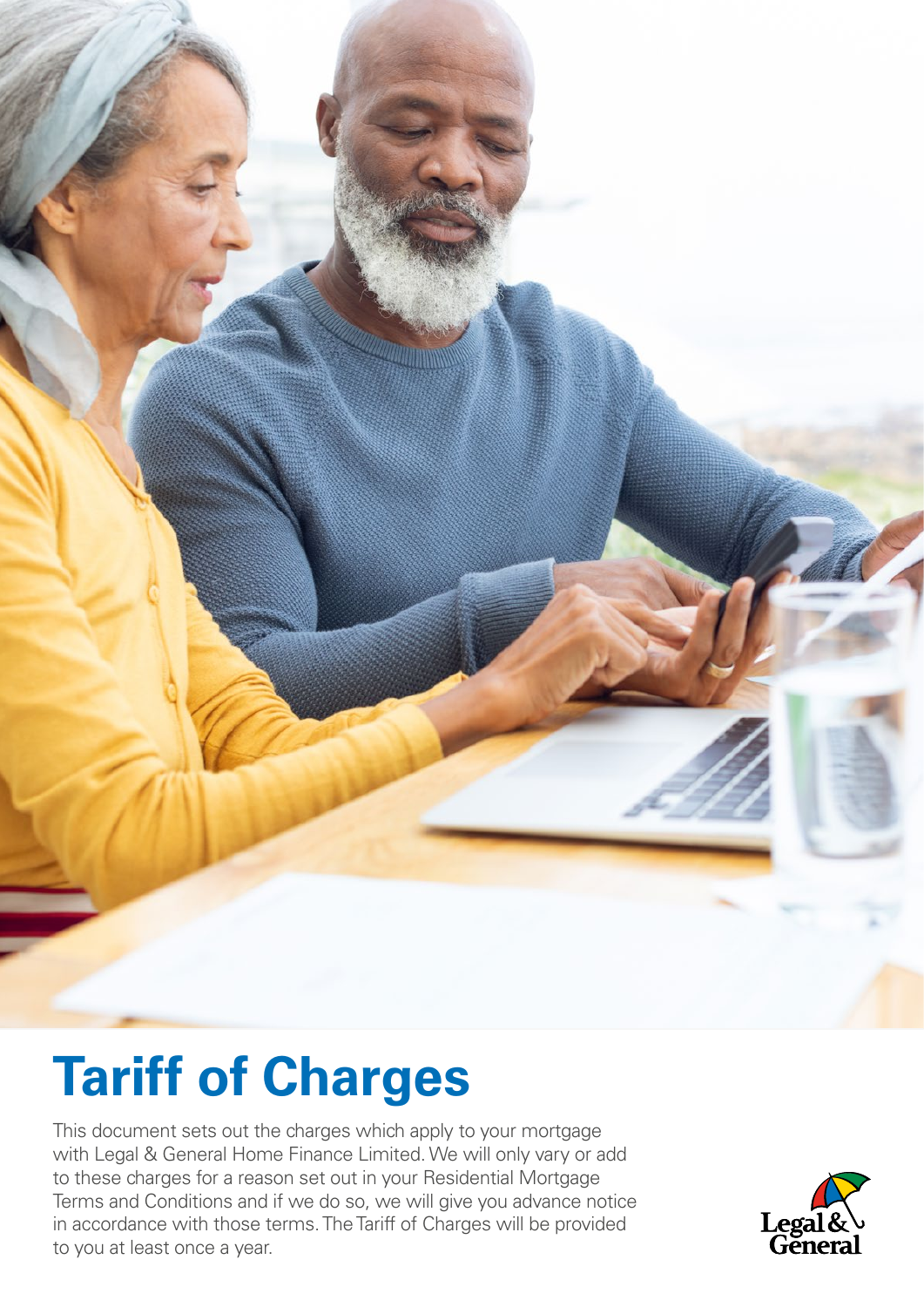## **1. Fees for taking out your mortgage**

These are the fees that you may pay before your mortgage completes (ie. before we transfer your mortgage funds) and before your first monthly payment.

The standard fees and charges that you may need to pay when taking out your mortgage, are set out below. In some instances, the actual fee may be less than shown here. Please note that you may incur additional costs in taking out your mortgage, such as fees payable to your mortgage adviser.

| <b>Name of fee</b>                 | What is this charge for?                                                                                                                                                                                                                                                                                                                                                                                                                        | <b>How much is</b><br>the charge?                                                                           |
|------------------------------------|-------------------------------------------------------------------------------------------------------------------------------------------------------------------------------------------------------------------------------------------------------------------------------------------------------------------------------------------------------------------------------------------------------------------------------------------------|-------------------------------------------------------------------------------------------------------------|
| <b>Product Fee</b>                 | You will need to pay a fee which contributes towards the cost of setting up your mortgage.                                                                                                                                                                                                                                                                                                                                                      | £0-£599                                                                                                     |
|                                    | This fee is payable either when you apply for your mortgage or you can choose to add this<br>fee to your mortgage.                                                                                                                                                                                                                                                                                                                              | Please refer to<br>your Mortgage<br>Offer, which sets<br>out the exact fee<br>you will pay.                 |
|                                    | This fee is refundable if your mortgage does not complete.                                                                                                                                                                                                                                                                                                                                                                                      |                                                                                                             |
|                                    | If you choose to add this fee to your mortgage it will increase the amount you owe and you<br>will pay interest on it at the same rate as your borrowing.                                                                                                                                                                                                                                                                                       |                                                                                                             |
| <b>Valuation Fee</b>               | You will need to pay a valuation fee which contributes towards the cost of valuing the<br>property. This fee is payable at the time you submit your application to us for your mortgage.<br>This fee will be refunded if you cancel the valuation, giving sufficient notice. However, this<br>fee is otherwise not refundable, even if your mortgage does not complete.                                                                         | The table below<br>explains the fees<br>you will have<br>to pay, based<br>on the value of<br>your property. |
|                                    | When you take out a mortgage or additional borrowing, the amount of the fee is based on<br>your estimate of the property value and is payable when you apply for a mortgage.                                                                                                                                                                                                                                                                    |                                                                                                             |
|                                    | We will instruct an independent valuer to tell us if your property meets our lending criteria<br>and to provide a valuation so we can calculate how much you can borrow. If such valuation<br>is different to the valuation upon which the valuation fee was calculated and paid, we will<br>charge you the difference between the fee paid and that which is calculated in accordance<br>with independent valuation, following that valuation. |                                                                                                             |
|                                    | A reinspection fee will be required if your mortgage is released in stages and you're using it<br>to renovate your home. This covers the new valuation we need to do after work is carried out.                                                                                                                                                                                                                                                 |                                                                                                             |
| <b>Legal Fees</b>                  | You'll normally instruct a solicitor to act on your behalf in connection with your transaction.<br>You may be required to pay legal fees and costs as part of their work on your behalf.                                                                                                                                                                                                                                                        | Your solicitor will<br>confirm these<br>costs to you                                                        |
|                                    | These fees/costs are normally charged by the solicitor directly to you, unless we tell you that<br>we'll contribute to the legal costs as part of your product deal which would be contained in<br>your Mortgage Offer.                                                                                                                                                                                                                         |                                                                                                             |
| Debt<br><b>Consolidation Fee</b>   | The Debt Consolidation Fee is applicable for each debt repaid by our solicitor if you are<br>consolidating as part of your mortgage. This fee will be charged by our solicitors directly to you.                                                                                                                                                                                                                                                | £30                                                                                                         |
| Telegraphic<br><b>Transfer Fee</b> | The Telegraphic Transfer Fee covers the cost of transferring the mortgage funds to you or<br>your conveyancer.                                                                                                                                                                                                                                                                                                                                  | £30                                                                                                         |
|                                    | This fee is payable either when you apply for your mortgage or you can choose to add this<br>fee to your mortgage.                                                                                                                                                                                                                                                                                                                              |                                                                                                             |
|                                    | This fee is refundable if your mortgage does not complete.                                                                                                                                                                                                                                                                                                                                                                                      |                                                                                                             |
|                                    | If you choose to add this fee to your mortgage it will increase the amount you owe and you<br>will pay interest on it at the same rate as your borrowing.                                                                                                                                                                                                                                                                                       |                                                                                                             |

#### **2. Valuation fee scale**

When our products do charge a valuation fee and for additional borrowing, this is the scale that we use. All valuations are carried out by independent surveyors and are valid for six months. The property valuation fees depend on the estimated value of your property. Our current charging scale (including VAT):

| Not exceeding $£100,000 - £123$                          | Not exceeding $£500,000 - £393$ | Not exceeding £1,500,000 - £1011  |  |  |
|----------------------------------------------------------|---------------------------------|-----------------------------------|--|--|
| Not exceeding $£150,000 - £169$                          | Not exceeding $£600,000 - £465$ | Not exceeding £2,000,000 - £1,318 |  |  |
| Not exceeding $£200,000 - £199$                          | Not exceeding £700,000 - £567   | Not exceeding £2,500,000 - £1,624 |  |  |
| Not exceeding $£250,000 - £230$                          | Not exceeding $E800,000 - E633$ | Not exceeding £3,000,000 - £2,033 |  |  |
| Not exceeding £300,000 - £271                            | Not exceeding $£900,000 - £695$ | Not exceeding £3,500,000 - £2,165 |  |  |
| Not exceeding $£400,000 - £322$                          | Not exceeding £1,000,000 - £761 | Not exceeding £4,000,000 - £2,426 |  |  |
| Valuations for properties over £4,000,000 to be referred |                                 |                                   |  |  |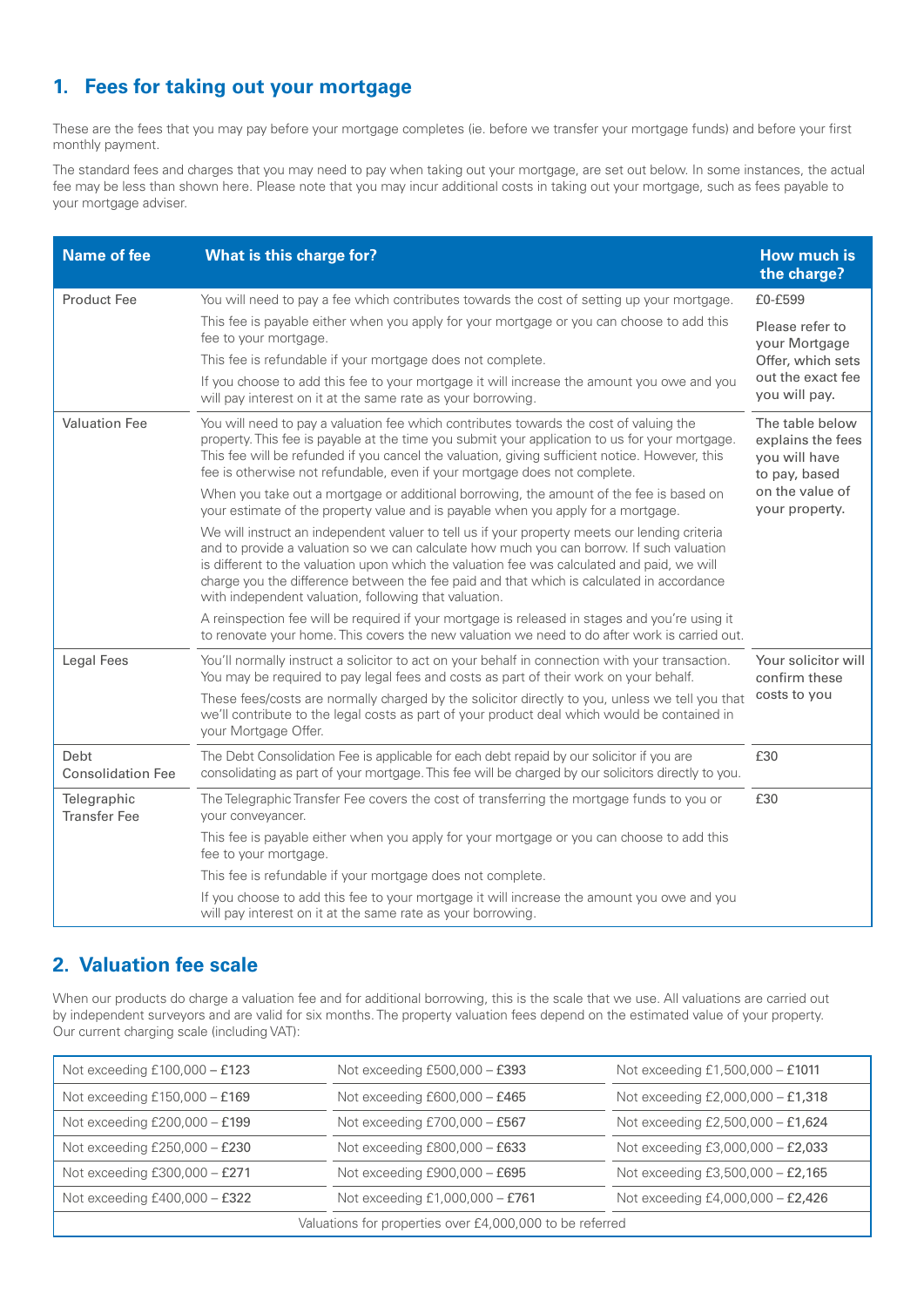### **3. Fees during your mortgage**

There are other standard fees and charges which may apply through the duration of your mortgage. These reflect our reasonable costs for administering your mortgage. Unless it is not reasonable for us to do so, we will tell you before taking any action which incurs a charge. We will also give you advance notice if we intend to vary or add a new charge, in accordance with our Residential Mortgage Terms and Conditions.

| <b>Name of fee</b>                         | What is this charge for?                                                                                                                                                                                                                                                                                                                                                                                                                    | How much is<br>the charge?                       |
|--------------------------------------------|---------------------------------------------------------------------------------------------------------------------------------------------------------------------------------------------------------------------------------------------------------------------------------------------------------------------------------------------------------------------------------------------------------------------------------------------|--------------------------------------------------|
| Property transfer                          | Charged when you apply to transfer your mortgage to a new property.<br>You will also have to pay for a valuation of the new property and any legal fees that you                                                                                                                                                                                                                                                                            | £399                                             |
| Additional<br>borrowing                    | may incur.<br>Charged when you apply for additional borrowing on top of your existing mortgage.                                                                                                                                                                                                                                                                                                                                             | £599                                             |
|                                            | You will also have to pay for an up to date valuation on your property. You may also need to<br>pay a separate fee to your financial adviser.                                                                                                                                                                                                                                                                                               |                                                  |
| Equity transfer/<br>change in<br>ownership | Charged when you apply to add or remove someone to your existing mortgage.<br>You will also have to pay for any legal fees you incur and may have to pay for your property<br>to be revalued and a separate fee to your financial adviser.                                                                                                                                                                                                  | £399                                             |
| Change affecting<br>legal title            | Charged when there is a change affecting the legal title to your property such as creation<br>of easements.                                                                                                                                                                                                                                                                                                                                 | £180                                             |
|                                            | There may be additional costs for an up to date valuation and legal fees for yourself and our<br>legal adviser, if applicable.                                                                                                                                                                                                                                                                                                              |                                                  |
| Release of<br>part security                | Charged when you request us to release any part of the mortgage security.<br>There will be an additional cost of an up to date valuation and legal fees for yourself and our<br>legal adviser, if applicable.                                                                                                                                                                                                                               | £220                                             |
| Occupancy visit                            | Charged when we consider a visit necessary to establish the condition of the property and<br>validate occupancy.                                                                                                                                                                                                                                                                                                                            | £120                                             |
|                                            | This may be required in instances when we don't receive the signed Occupation<br>Confirmation letter or returned mail.                                                                                                                                                                                                                                                                                                                      |                                                  |
| Closing<br>administration                  | This is charged when the mortgage is repaid in full.                                                                                                                                                                                                                                                                                                                                                                                        | £125                                             |
|                                            | This can be payable either at the end of the mortgage term, or before the end of your<br>mortgage term if you transfer the mortgage to another lender or another property (known as<br>'redemption').                                                                                                                                                                                                                                       |                                                  |
|                                            | You may be charged a separate fee by your solicitor or licensed or qualified conveyancer for<br>their work relating to redemption of the mortgage and discharge of the security.                                                                                                                                                                                                                                                            |                                                  |
| Other costs                                | We may apply other charges in relation to the operation and administration of the mortgage.<br>This will include, for example, where you ask us to provide a document or a service in<br>connection with the mortgage, whether to you or anyone else.                                                                                                                                                                                       | We will inform<br>you of the<br>charge before it |
|                                            | We may reasonably incur charges in order to safeguard our security, which you must repay<br>to us. This includes charges we reasonably incur because you fail to fulfil an obligation you<br>have under the mortgage. Where you fail to fulfil an obligation under the mortgage and<br>we incur charges as a result, we will reasonably calculate any charges (in respect of our<br>mortgage lending activities as a whole) payable by you. | is incurred.                                     |

#### **Note:**

• These charges include VAT at the prevailing rates unless stated otherwise.

#### **4. Repaying your mortgage – Early Repayment Charge**

Your mortgage is designed to be repaid when you (or if joint borrowers, both of you) have died or leave your home to move into long term care. If you repay your mortgage at any time before that, you may have to pay an Early Repayment Charge.

This charge is to recover costs that we or our funding providers incur when setting up your mortgage, any transactions costs incurred in reinvesting the money or due to changes in long term interest rates. Please see your European Standardised Information Sheet (ESIS) or Mortgage Offer for more information on the Early Repayment Charge. These explain when an Early Repayment Charge applies and the amount you will pay within specified periods. Your Annual Mortgage Statement will also tell you how much you would need to pay in Early Repayment Charges, if you were to repay your mortgage at that time. Should you decide to repay the mortgage early, please contact Legal & General Home Finance Limited to ascertain the exact amount of the Early Repayment Charge at that time.